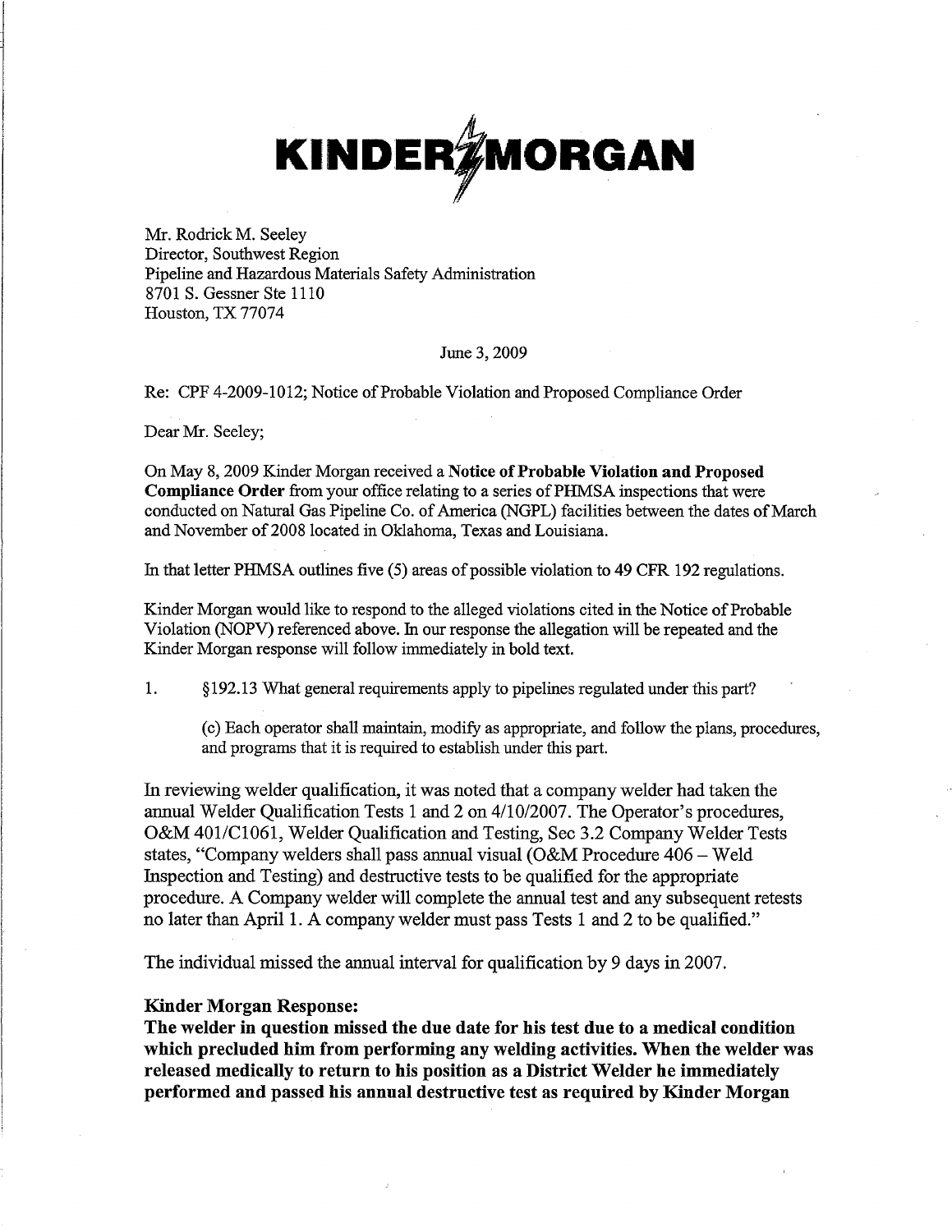# **O&M Procedure 401/C1061. The welder did not perform any welds during the time he was not qualified.**

*2.* \$ 192.48 1 Atmospheric corrosion control: Monitoring.

(b) during inspections the operator must give particular attention to pipe at soil-to-air interfaces, under thermal insulation, under disbanded coatings, at pipe supports, in splash zones, at deck penetrations and in spans over water.

(c) If atmospheric corrosion is found during an inspection, the operator must provide protection against the corrosion as required by \$192.479.

At the following locations, the Sycamore Meter/Tap facility, Energex/TransOK, Bryan County Meter/Tap facility, and Delhi/Panola Meter Facility, the above ground meter station piping had signs of atmospheric corrosion at the pipe supports where metal-to-metal contact is present. The lack of an insulating material between the meter piping and the supports could allow the formation of a corrosion cell and if not corrected may present an unsafe condition. At the Erath/Henry Hub pig trap piping, the filter/separator piping at Compressor Station 346, there were signs of atmospheric corrosion. The atmospheric corrosion at Compressor Station 342 had been noted on follow-up work orders by NGPL personnel in March 2006, April 2007, and April 2008 as 'Poor".

NGPL has not addressed the corrosion to-date and has not provided prompt remedial action.

#### **Kinder Morgan Response:**

**Kinder Morgan shall provide a plan of action addressing each of the facilities noted above by July 8,2009. Action will be taken to isolate metal to metal contact where required and to paint those facilities that require it.** 

3. \$Transmission lines: Patrolling.

(a) Each operator shall have a patrol program to observe surface conditions on and adjacent to the transmission line right-of-way for indications of leaks construction activity and other factors affecting safety and operation.

It was observed during the inspection numerous areas of the right-of-way *(WW)* that were in need of attention. North of Bridgeport, TX at SR 101 and the railroad, there was a distance of approximately 300 feet separating the highway and railroad at the OE pipeline crossing. The railroad paralleled the highway and ran behind the residences and businesses in the area. The R/W between the railroad and the highway was obstructed with a vacant, dilapidated mobile home and a very large trash pile of various sizes of lumber, metal and old drill stem piping of different sizes.

At the start of the Willis Lateral, there was a tree growing in the middle of the R/W. The tree was cleared from the R/W in May.

Other areas needing R/W work due to vegetation overgrowth or the tree canopy are: The US 287/RR crossing of the OE line; the 20 inch line north in the North Lansing Storage Field; the GC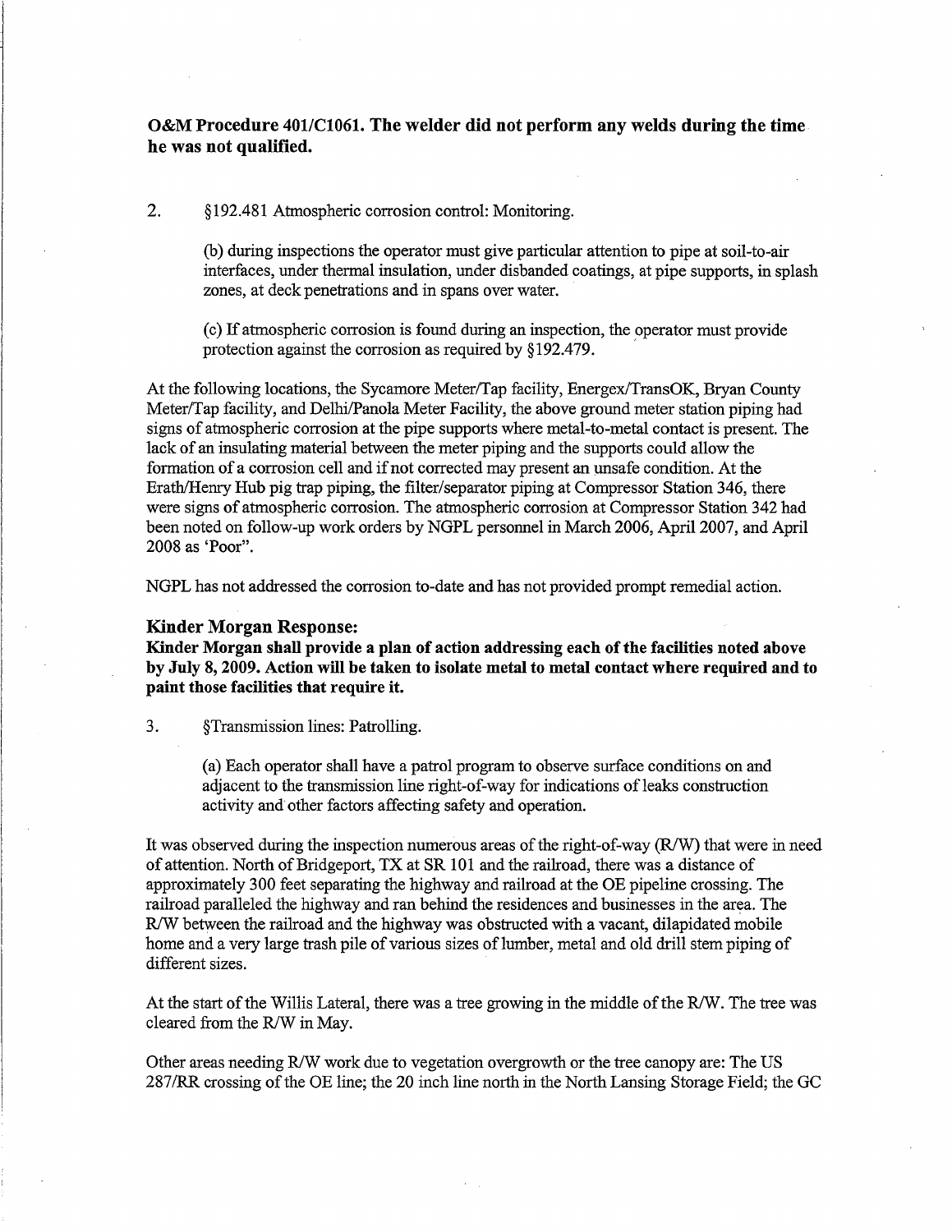#1 crossing of the Sabine River; the GC #3 north of the Angelina River crossing; the GC #1 and #2 south of TX SR 103 crossing; and the GC #1, #2, and #3 on the south side of the Trinity River.

Since NGPL uses aerial patrolling to satisfy the patrol requirements, the Operator must ensure that the right-of-ways are clear and unobstructed.

## **Kinder Morgan Response:**

**Kinder Morgan shall provide a plan of action addressing each of the ROW locations noted above by July 8,2009. Where possible the ROW will be cleared of debris and obstruction to enable aerial patrolling to continue and where it is not possible to clear the ROW a foot patrol shall be performed.** 

4. *5* 192.707 Line markers for mains and transmission lines. (a) Buried pipelines. Except as provided in paragraph (b) of this section, a line marker must be placed and maintained as close as practical over each buried main and transmission line:

> (2) Wherever necessary to identify the location of the transmission line or main to reduce the possibility of damage or interference.

At numerous locations throughout NGPL there were areas where pipeline markers were missing. Roadway crossings, railroad crossings and fence lines had sufficient markers, but along the pipeline right-of-ways away from these crossings and fence lines, the placement of markers were few and far between. Pipeline markers are missing along the ROW in the vicinity of *MP* 461 for GC #1 and #2; north along the ROW for GC #1, #2 and #3 near *MP* 473; south from TX SR 154 along the ROW for the GC pipelines near *MP* 450; west along the 30 inch Longview Lateral from MP 450; north along the GC #3 line-from the Angelina River near *Mp* 369; south from TX SR 103 near *MP* 363 along GC #1 and #2; south from TX FM 1818 near *MP* 353 along GC #1 and #2; north from the MC & SA RR near *MP* 332 along GC #1 and #2; south beyond the fence line near MP 332 along GC #1 and #2; west along the Hagist Lateral from *MP* 14 at TX CR 351; east along the Hagist Lateral from *MP* 15 at TX CR 351 beyond the fence line; and south from the Aransas River near *MP* 77 along the GC #1 and #2.

#### **Kinder Morgan Response:**

**Kinder Morgan shall survey the noted crossings and provide a plan of action to improve the signage as needed to denote the location of our pipelines. The action plan shall be provided to the by July 8,2009.** 

5. *5* 192.75 1 Prevention of accidental ignition.

Each operator shall take steps to minimize the danger of accidental ignition of gas in any structure or area where the presence of gas constitutes a hazard of fire or explosion, including the following:

(c) Post warning signs, where appropriate.

During the inspection process, it was noted at *MP* 412, Mainline Valves 446 and 2446 need new "No Smoking" signs. The markings on the present signs were totally obscured and unreadable. At *MP* 4 on the LA #1 line at the Trunkline Meter/Tap Facility, "Caution – No Smoking" signs are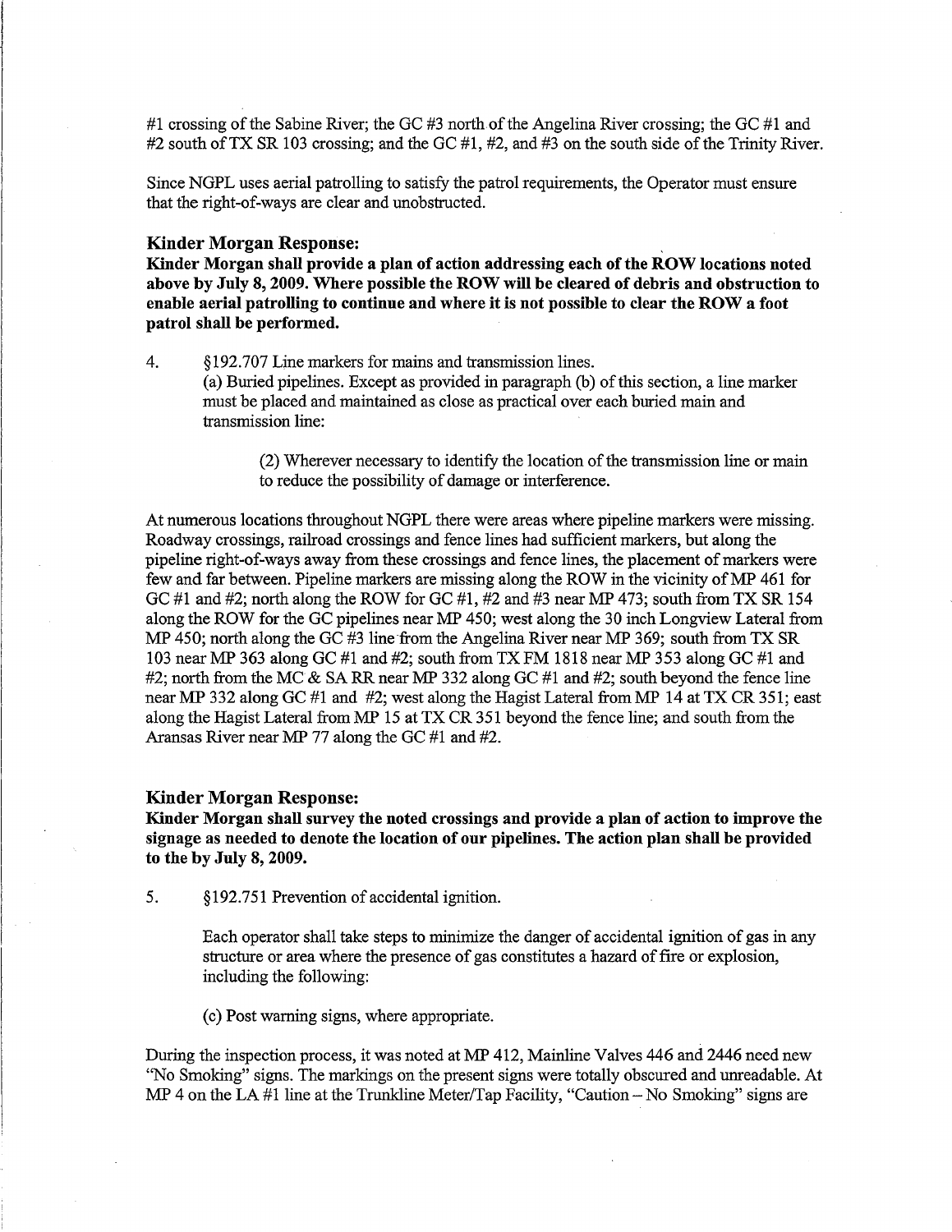needed as per NGPL's procedures, but none were present. In both cases, NGPL replaced or added the signs by the next day of the inspection.

## **Kinder Morgan Response:**

Kinder Morgan replaced the signs that had deteriorated at the specified locations listed above.

#### Compliance Order

1. In regard to Item Number 2 of the Notice pertaining to the monitoring of atmospheric corrosion control, NGPL must inspect all above ground facility piping for indications of atmospheric corrosion. If the atmospheric corrosion is graded as "Poor", the areas of corrosion must be remediated to prevent further damage to the pipeline facilities and to ensure the safety of the public and surrounding environment.

#### **Kinder Morgan Response:**

Kinder Morgan shall comply with the Compliance Order by identifying any areas of atmospheric corrosion that have been graded "Poor" and remediating those locations within the time frame prescribed within the Compliance Order.

2. In regard to Item Number 3 of the Notice pertaining to surface conditions on and adjacent to the transmission pipeline ROW and other conditions that may affect the safety and operation of the pipeline, NGPL must survey the ROW and make necessary improvements to ensure that the ROW conditions will not hinder the aerial patrols.

#### **Kinder Morgan Response:**

Kinder Morgan shall continue to monitor surface conditions of our ROW by utilizing **O&M**  Procedure 215 Patrolling and Leak Detection. If debris and obstruction are identified it shall be removed *where possible to enable aerial patrolling to continue* and where it is not possible to clear the ROW a foot patrol shall be performed.

3. In regard to item Number 4 of the Notice pertaining to the placement of pipeline markers along the ROW, NGPL must survey the pipeline ROW and make necessary additions to ensure that pipeline markers are not only present at fence lined, roadway and railroad crossings, but are wherever necessary to identify the pipeline location within the ROW and to help prevent pipeline damage.

#### **Kinder Morgan Response:**

Kinder Morgan shall survey the pipeline RQW to verify that the appropriate number of pipeline markers have been installed to adequately mark it's location. Signs will be added as required.

4. NGPL should complete these items within 120 days after the receipt of the Final Order.

## **Kinder Morgan Response:**

Kinder Morgan shall complete the requirements of the Compliance Order within the prescribed time frame.